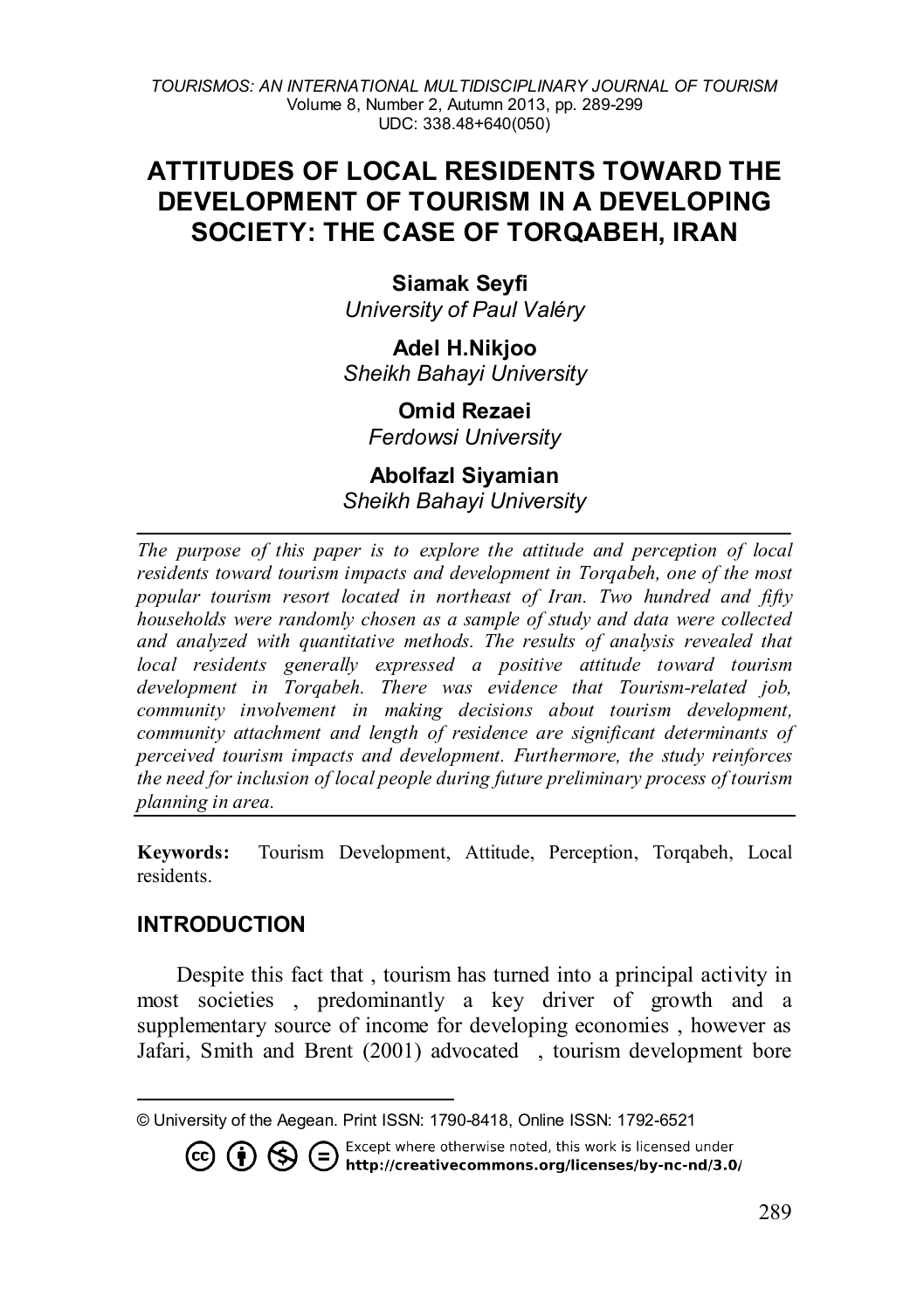both positive and negative impacts on host destination. According to Látková and Vogt (2011), although tourism has increasingly been regarded as a vehicle of development in developing countries and has taken a dominant role in most countries, however it may threaten the indigenous culture and incur enormous costs on the host community. During the last decades, growing attention has been drawn to the impacts of tourism perceived by local residents of host communities. For instance , Andereck and Vogt (2000) claimed that understanding the local residents' perception of tourism impacts could be taken into account as an effective factor to engage them actively in the planning stage of sustainable tourism development in order to achieve sustainable tourism development. Moreover, according to Vargas-Sanchez, Porras-Bueno and Plaza-Mejia (2009), understanding residents' attitude toward tourism development leads to minimize the negative impacts in addition to maximizing the support for tourism initiatives. Furthermore, Nunkoo and Ramkissoon (2011) claimed that local population's perception of tourism impacts are required to be considered during preliminary process of tourism policy making and planning in the host community. Thus, sustainable tourism planning inevitably requires host community participation and support at all stages of development and one way to engage them at the beginning stages of the planning process is to understand their attitudes toward tourism development and their perceptions of tourism impacts.

Accordingly, Sebele (2010) reinforced previous opinions and stated that community-based tourism development coincides with ongoing sustainable community development. However, despite growing interest in the subject, only a few studies have been carried out from a developing world perspective.

Due to its proximity to Mashhad, as the religious capital and the second metropolis of Iran, Torqabeh receives millions of tourists annually (ICHTO, 2005), however, no research has been conducted within Torqabeh' context so far. Therefore, in an attempt to fill this gap, the current study was undertaken with the purpose of exploring how host residents shape their attitudes toward tourism development and impacts in Torqabeh.

#### **LITERATURE REVIEW**

The issue of residents' attitude and perception toward impacts of tourism development has received increasing attention in recent decades from tourism academics and scholars (Albalate & bel, 2010).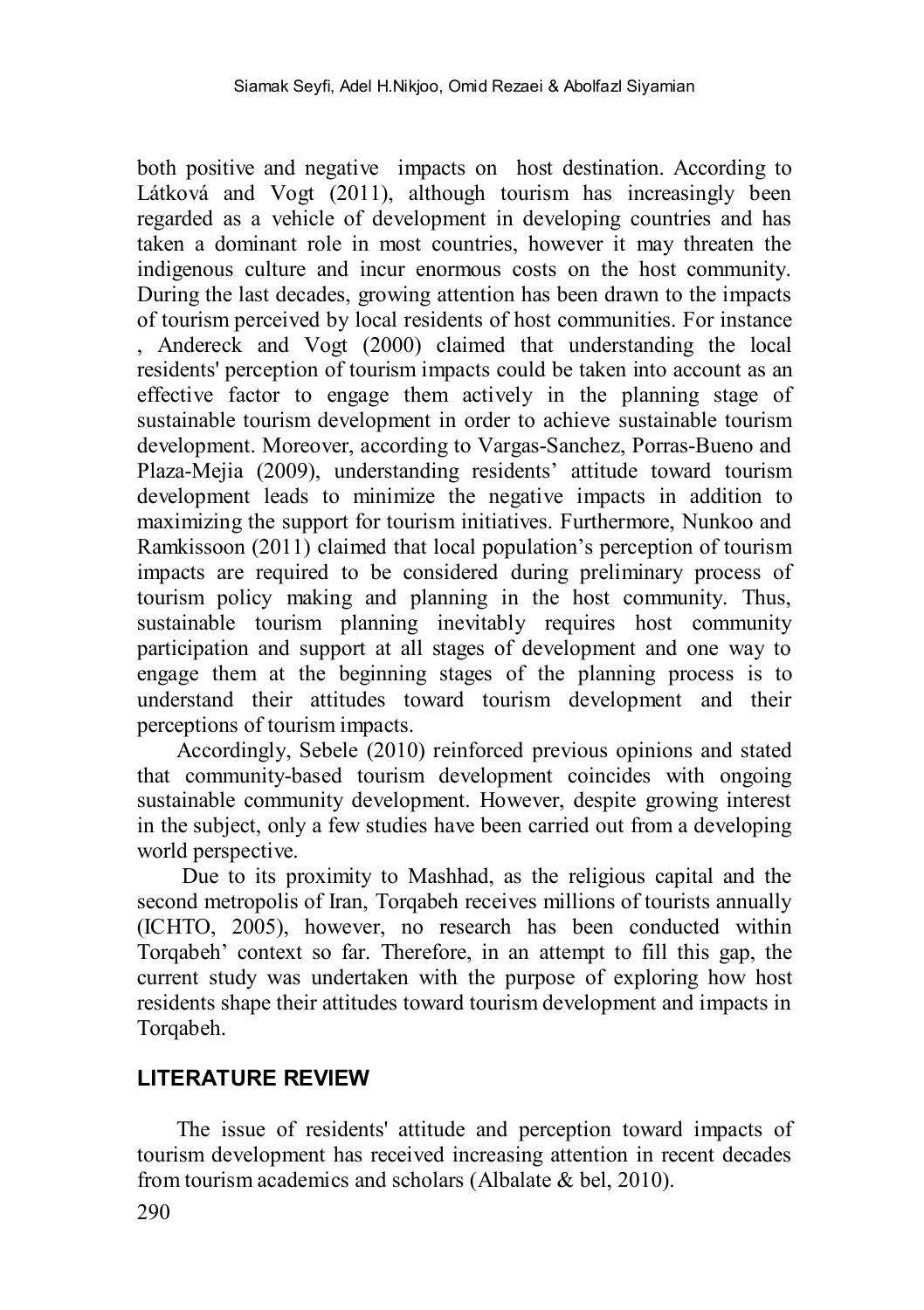During last two decades, increasing number of studies and research utilized in the study of residents' attitude and a number of researchers identified a vast range of positive and negative impacts of tourism that may affect residents' attitude toward tourism development ( Harill,2004 ; Lepp,2007; Spanou, 2007 ; Zamani-Farahani & Musa,2008; Nicholas et al,2009; Sebele , 2010 ; Rastegar, 2010; Vargas-Sanchez et al, 2011 ; Nunkoo & Ramkissoon,2011; Nunkoo & Gursoy , 2012; Lee , 2012). Furthermore several theoretical frameworks such as Doxey's Irridex's Model, Social Exchange Theory, Butler's Life Cycle and Ap and Crompton's Framework have been developed in order to help study tourism impacts perceived by host community.

Irridex's Model of Doxey (1975) one of the first models of residents attitude toward tourism, suggested that host population' attitude change over time, becoming more negative as tourism development and tourism flux increase and move forward through four stages: enthusiasm , apathy, annoyance and antagonism.

Butler (1980) developed the "tourism area life cycle" model which is a universal life cycle tourism model that explains the evolution of tourist area through the stages of exploration, involvement, development, consolidation/stabilization, decline or rejuvenation

Based on Ap and Crompton's framework (1993), residents' reaction to tourism development could be placed on a continuum comprised of four strategies: embracement, tolerance, adjustment and withdrawal.

According to the Social exchange theory (SET) suggested by Ap (1992), individuals will evaluate an exchange based on the cost and benefits that have incurred as a result of that exchange. This implies that residents weigh the costs and benefits of the exchange before forming their attitude and opinion toward tourism development. SET remains one of the most widely used frameworks by researchers attempting to study community attitudes. For instance, Varges-Sanchez et al (2011) concluded that residents, who obtain personal benefits of tourism, show a more favorable attitude toward the development of tourism. Similarly, in their model of community support based on the social exchange theory, Nunkoo and Ramkissoon (2011) suggested that perceived benefits, perceived costs, and community satisfaction influence residents' support of tourism development. Accordingly, Lee (2012) claimed that the benefits perceived by host residents are consistent with their support for sustainable tourism development. However, most studies have been conducted in the context of the developed world; very little research on this topic has been carried out in the developing world. In addition, The present study was the first attempt focused on host community reactions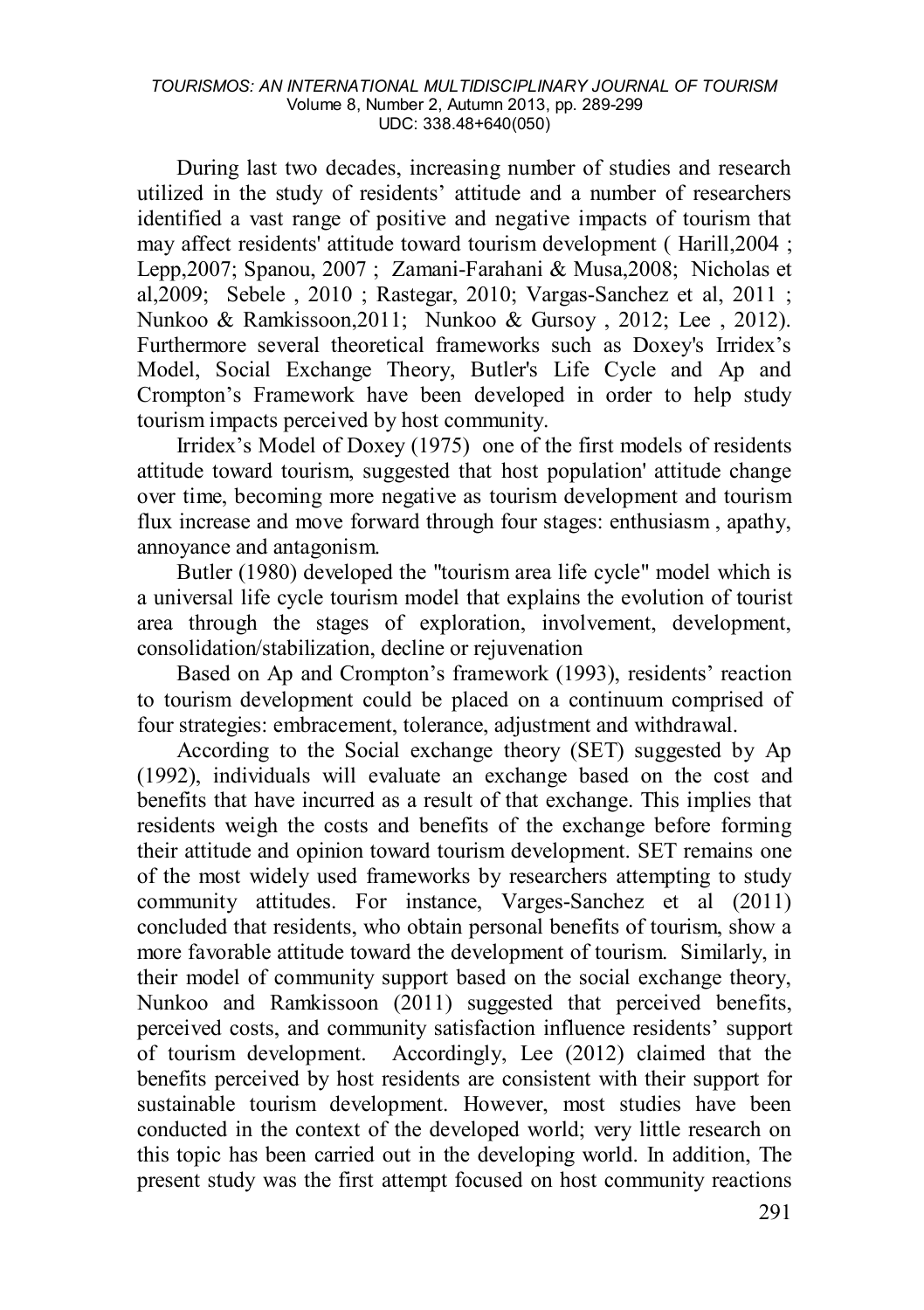to tourism development in Torqabeh. Therefore, the findings of current study can be a valuable and effective information source for decision makers and policy makers in attracting local people to tourism development.

### **STUDY AREA**

Mashhad is the [second largest](http://en.wikipedia.org/wiki/List_of_Iranian_cities_by_population) city in [Iran](http://en.wikipedia.org/wiki/Iran) which is located at the northeast of country , at the center of the [Razavi Khorasan Province](http://en.wikipedia.org/wiki/Razavi_Khorasan_Province) close to the borders of [Afghanistan](http://en.wikipedia.org/wiki/Afghanistan) and [Turkmenistan.](http://en.wikipedia.org/wiki/Turkmenistan) With population of 2,427,316 (SCI, 2011) , Mashhad attracts more than 20 million tourists and pilgrims every year, many of whom come to pay homage to the [Imam](http://en.wikipedia.org/wiki/Imam_Reza_shrine)  [Reza shrine](http://en.wikipedia.org/wiki/Imam_Reza_shrine) (the eighth [Shiite](http://en.wikipedia.org/wiki/Shi%27ite) Imam) (ICHTO, 2005) . Torqabeh as a very popular tourism resort is located 13 kilometers northwest of Mashhad. Mild climate, unique sceneries and landscapers, and traditional handicrafts are distinctive features of this area. At the 2011 census (SCI, 2011) its population was 13,158, in 3,668 families. Furthermore, its proximity to Mashhad provides an opportunity that the tourists and local residents of Mashhad visit it. For the last two decades, tourism has been the largest industry in Torqabeh and it was developed as a major tourism destination first in 2004 and hence, the government and private sectors have launched several projects for the development of infrastructure and public facilities in the area. Although its economy has historically been influenced by farming and gardening, tourism has emerged as an important dimension of the local economy in recent decade. (Aryanezhad, 2010)

#### **METHODOLOGY**

The study population included local residents of Torqabeh and households were chosen as study's sample through the Cochran sampling  $Nz^2pq$ 

method  $(n=Nd^2 + z^2pq)$  in which confidence level of 95%, accuracy of 0.06 and variance of 0.5 were considered. In addition, in this study, cluster sampling method was chosen due to fewer travel expenses, administration costs and cheaper than other methods and was employed for dividing the total population into groups based on the list provided by the city council and a random sample of these clusters are selected. The data collection was performed from October 2012 to December 2012 by researchers. The questionnaire designed was in Farsi (Persian), Iran's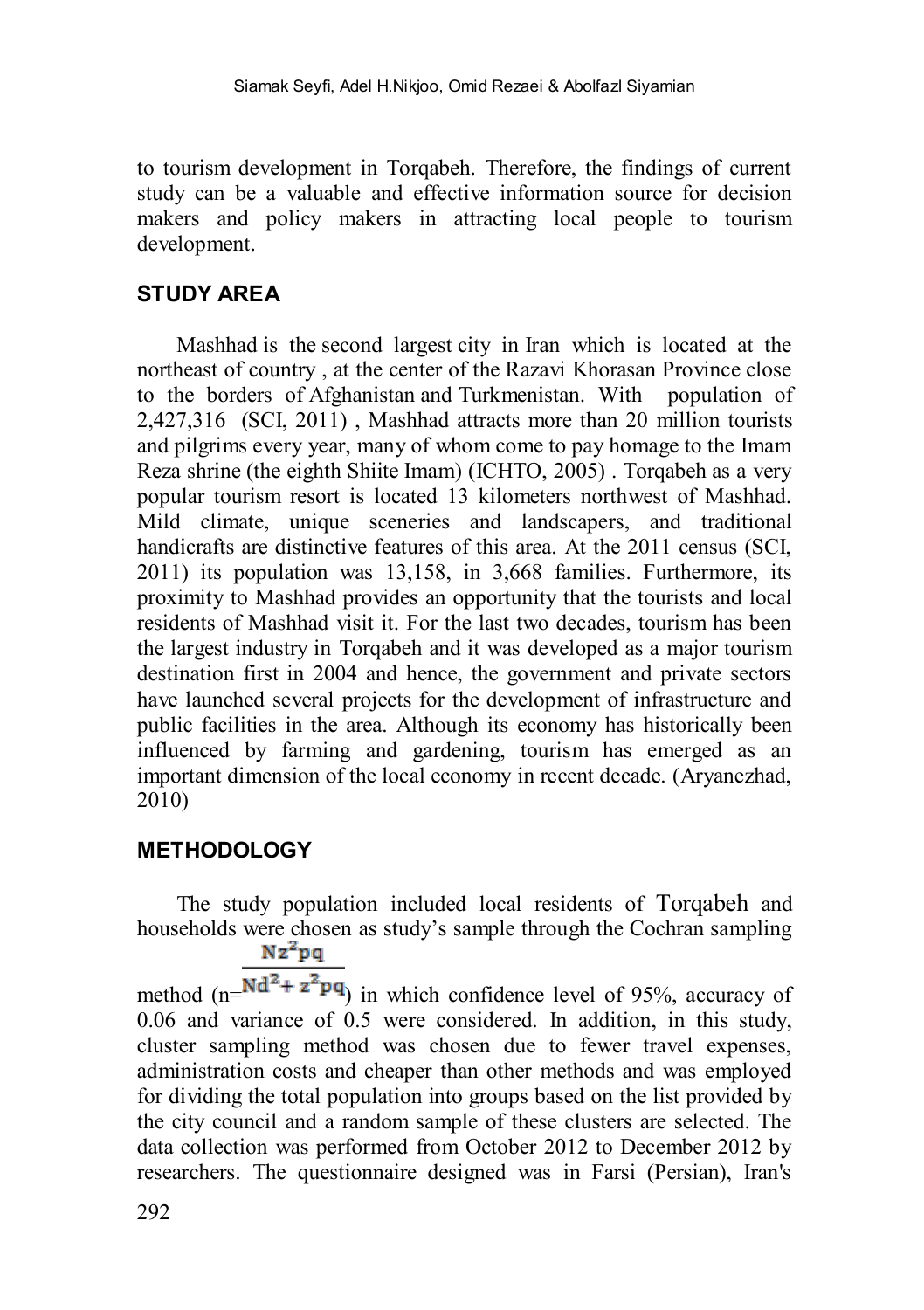official language, as all respondents only speak Farsi. It comprised three sections to investigate residents' attitude toward tourism impacts and development in Torqabeh. 26 statements were derived by researchers from various relevant works of literature to fit within the Torqabeh's context appropriately. The first section is designed to ask the respondents to state their level of agreement or disagreement with economical, sociocultural and environmental impacts relating to tourism development on a Five-point Likert scale ranging from 1 strongly agree to 5 strongly disagree. Five-point Likert scale has been chosen particularly as respondents can express themselves better The purpose of second section is to explore the community participation in process of making decisions about tourism in the area, the community attachment, in addition to studying whether the respondents are going to support tourism development in the future as well and finally the last section gathered demographic characteristics of respondents in Torqabeh. In addition, Bartlett's test of sphericity was significant  $(2150/699)$  and sig $\langle 0/000 \rangle$ , indicating that the data was acceptable for factor analysis. The factor analysis was used to assess the validity of questionnaire .Moreover, The Kaiser-Meyer-Olkin (KMO) measure of sampling adequacy was 0.829 and it implied that sampling was appropriate. To measure [internal](http://en.wikipedia.org/wiki/Internal_consistency)  [consistency,](http://en.wikipedia.org/wiki/Internal_consistency) Cronbach's alpha coefficient of [reliability](http://en.wikipedia.org/wiki/Reliability_(statistics)) for tourism impacts variables was 0.855, which is appropriate. Data analysis was conducted using the statistical Package for Social Sciences (SPSS Version 20) and Descriptive statistics, Factor Analysis, Pearson correlation analysis, Tb Kendall correlation and T-test were conducted to analyze data.

## **RESULTS ANS DISCUSSION**

In this study, 250 households were chosen as a sample of study. The majority of respondents were male (62 %) and married (72.5%). An absolute majority of the respondents (79.2%) were born in Torqabeh. The mean age of respondents in this study was 36.5 years and 50% of respondents have completed a high school education. In terms of income, insufficient data was received. 50% of households did not mention their income due to privacy , etc .Consequently researchers were unable to analyze this section of data. Moreover, an absolute majority of the respondents (83.2%) prefer living in Torqabeh rather than elsewhere. In other words, they have sense of belonging to their hometown. Only 30% of the respondents were involved in tourism related businesses or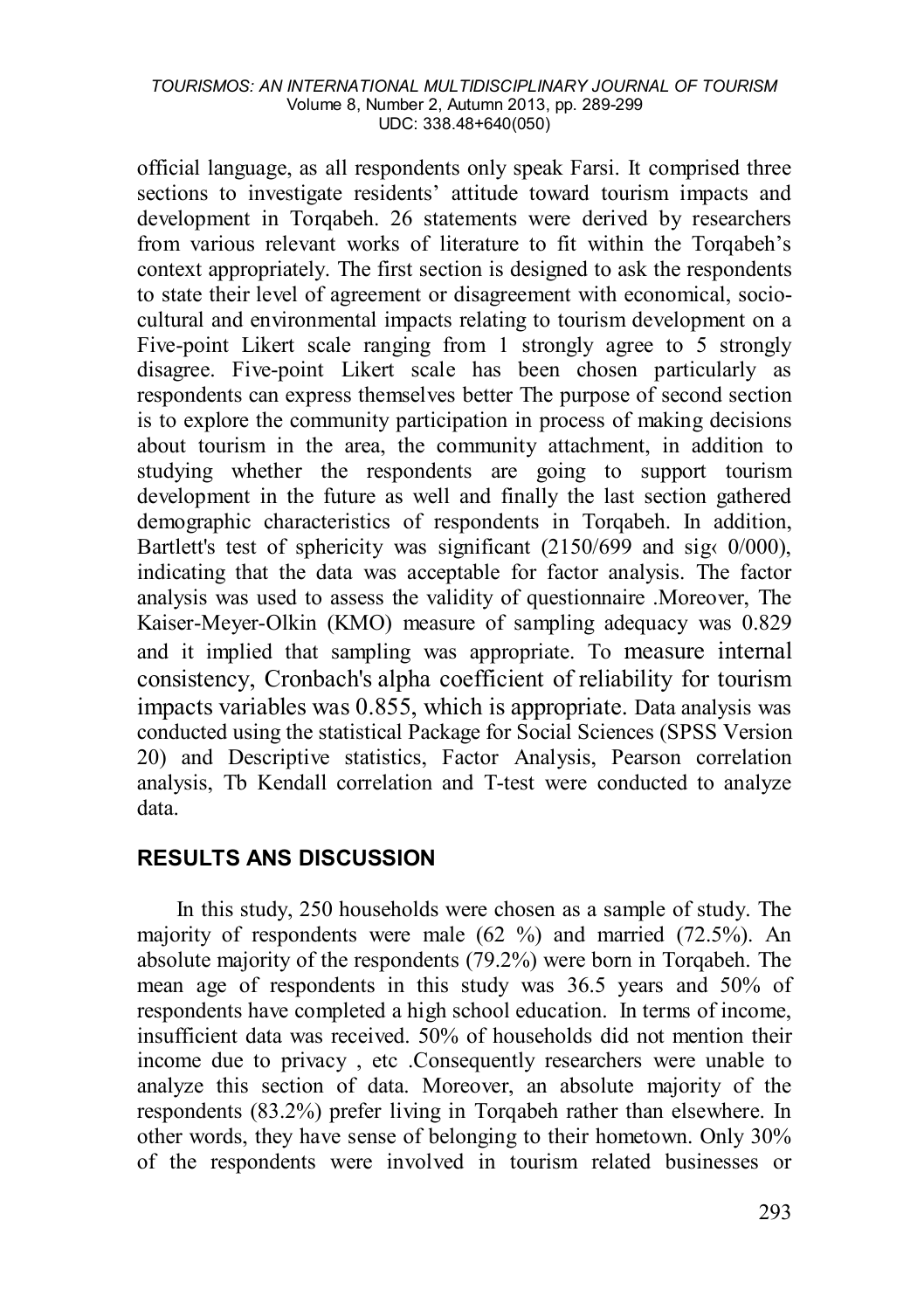activities, whereas the majority of residents were involved in farming or gardening sectors. Furthermore, Only 12% of respondents reported that they were involved with process of making decisions and management of tourism in Torqabeh.

To measure the economical, socio-cultural and environmental impacts of tourism in the study area, 26 items were derived from various tourism related literature. Of those, fourteen items are related to sociocultural impacts of tourism (mean: 39.62% - range: 13-65), eight items are related to economical impacts of tourism(mean :24/41 , range:8-40) and four items are related to environmental impacts( mean:8/70 , range : 4-20). t-Test was conducted in order to examine the influence of tourismrelated jobs on local residents' perception of tourism development .The value for those who were involved in tourism-related job was 78/15, whereas the value for those residents who were not associated with tourism-related job was 70/38. The results of the research showed up those respondents with tourism related job had significantly perceived tourism development in Torqabeh more positively than those who were not involved in the tourism industry.  $(t=3.844, \text{sig}=0/000)$ . To Kendall correlation was carried out to examine the relationship between local community involvement in making decisions about tourism development in area and attitude towards tourism. The findings of data analysis reported a significant and positive relation between community involvement in making decision about tourism and impacts of tourism in area. The Pearson correlation coefficient for relationship between local community involvement in making descion decision and socio-cultural impacts was 0/128, for economic impacts was 0/191 and for environmental impact was  $0/123$ . (P Value  $\leq 0/05$ ).

The results of Pearson correlation test demonstrated a negative significant relationship between length of residence in Torqabeh and socio-cultural and environmental impacts of tourism. The value of Pearson coefficient for relationship between length of residence and socio cultural impacts was -0/197 and for environmental impacts was -0/233. (P Value  $\leq 0/05$ ). This finding showed that those residents living in Torqabeh for a long time perceived socio-cultural and environmental impacts of tourism negatively.

Tb Kendall correlation was employed to examine the relationship between local community's attachment to Torqabeh and perception toward tourism development. A significant relationship was found between community attachment and perceived costs. The finding showed a positive and significant relation between local residents' attachment to Torqabeh and economical impacts of tourism (value =  $0/114$ ,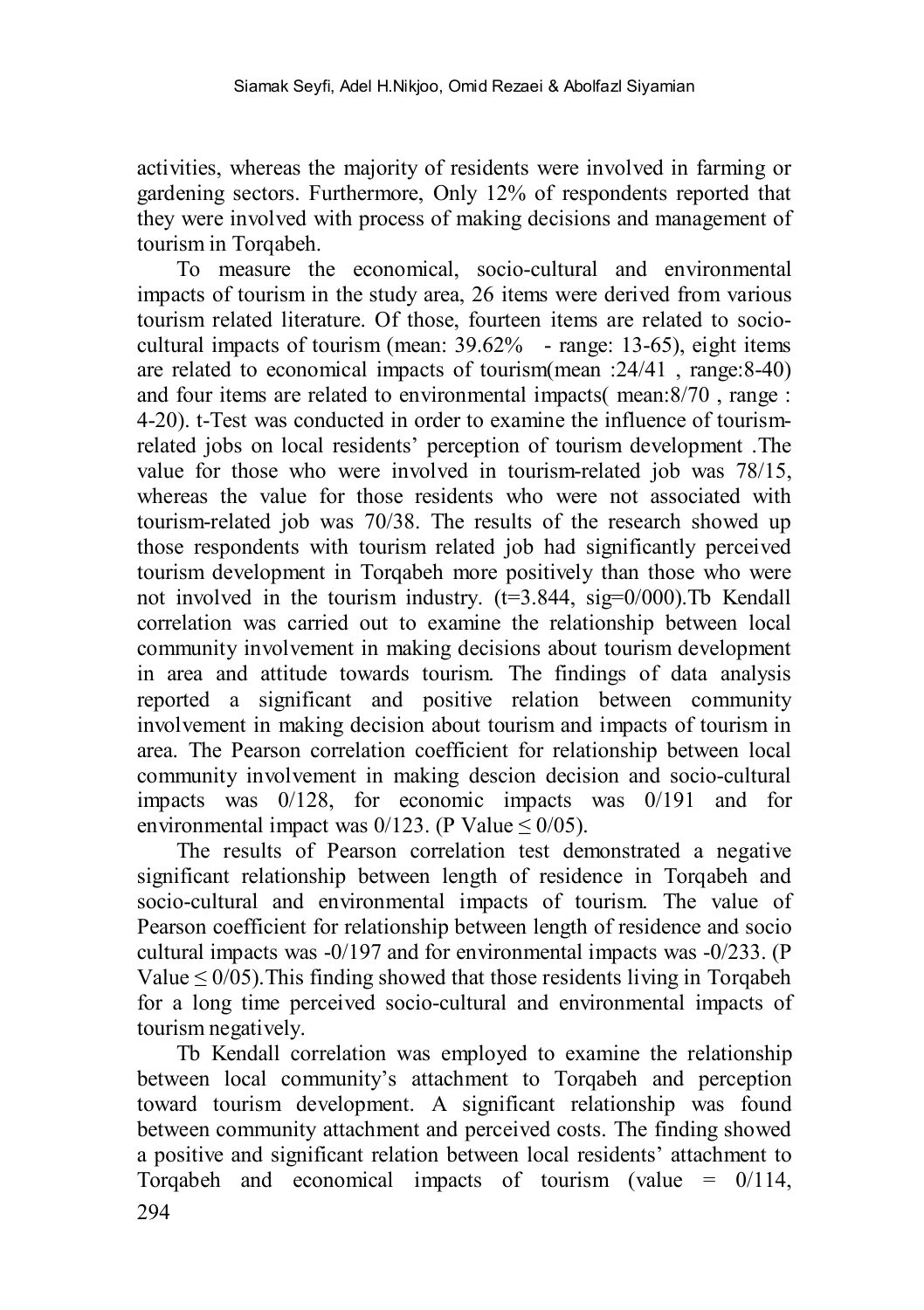Significance= 0/026). The results of analyzing data revealed that those residents with a sense of belonging to Torqabeh, perceived economical impacts positively.

Stepwise regression analysis was carried out to assess the influence of all independent variables on dependent variable (perception towards tourism). The finding demonstrated that three variables (length of residence, tourism-related occupation and community involvement in making decisions about tourism development) simultaneously influenced local residents' perception of tourism development. The multiple correlation coefficients for factor effecting perception toward tourism were 0/394, the R square is 0/155 and the adjusted R square was 0/129. Accordingly about 13 percent of residents' perception of tourism development variably was explained by three variables mentioned.

### **CONCLUSION**

The current study examined local residents' perception of tourism impacts and development in Torqabeh, famous tourist resort in the northeast of Iran. The result of analyzing data revealed that generally, respondents had a positive attitude toward tourism impacts and development.

Firstly, the finding of study demonstrated that long-term residents of Torqabeh had a less favorable perception of tourism than newer residents. This finding confirms the claim of Harrill (2004) who found that longterm residents of Montana & Virginia held less favorable perception than newer residents toward tourism development.

Secondly, the current study's results indicated that there is a strong relationship between respondents' job and their perception on the impacts of tourism. Those residents who had a business related to tourism and had benefited from tourism, had more positive attitude than those who were not involved in or associated with the tourism industry. The result supports the social exchange theory(SET) and reinforces previous research findings in which SET have been used as theoretical framework for understanding the perception of host residents towards tourism (Nunkoo & Ramkissoon, 2011; Zamani Farahani & Musa, 2012 ; Nunkoo &Gursoy, 2012).

Thirdly, another important conclusion is that local people, who were involved with the decision-making and management of tourism in Torqabeh, strongly had supported tourism development in the area. In other words, as the host residents' level of community involvement increases, the residents' support for sustainable tourism development also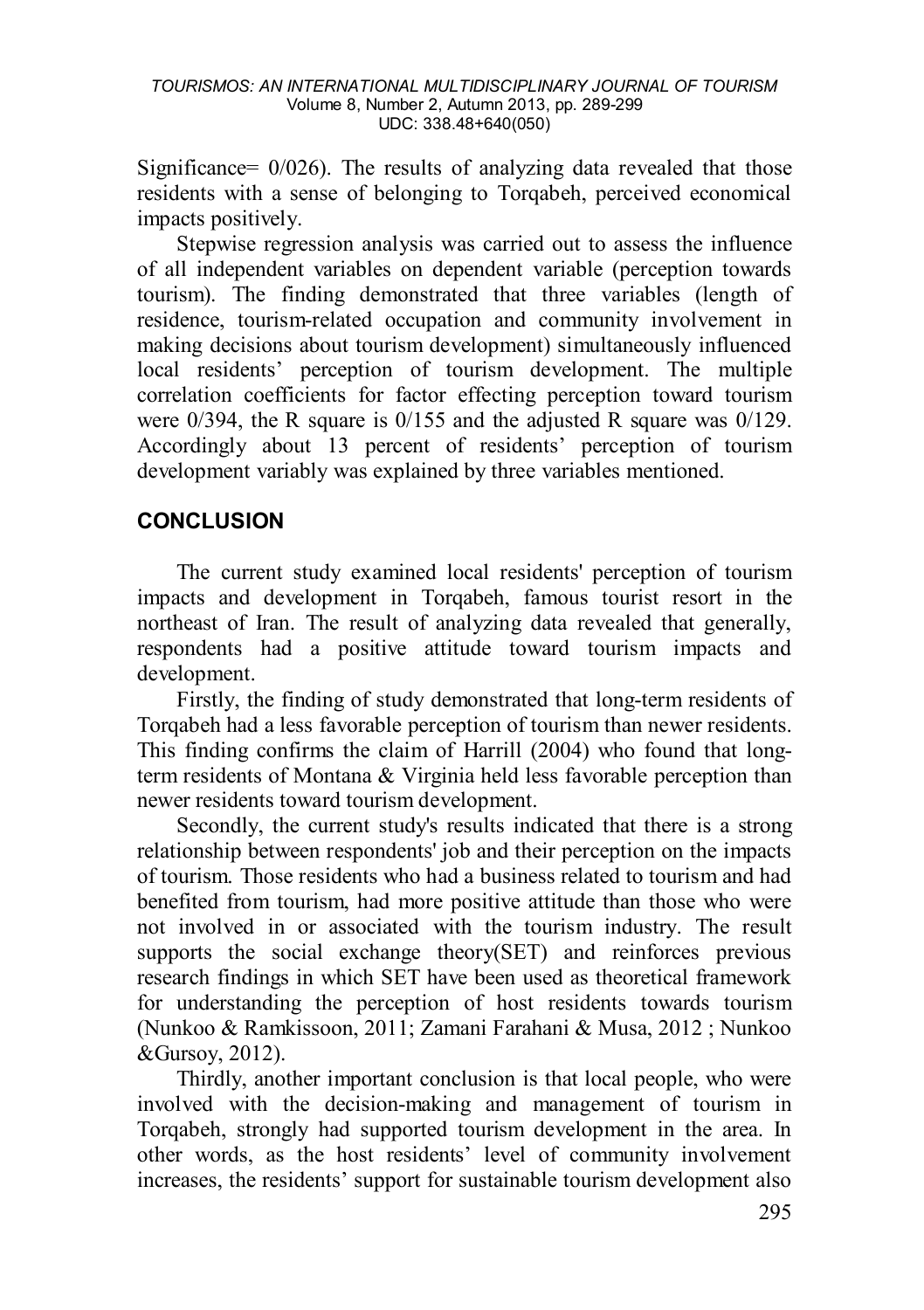increases. This finding is in line with the finding of some previous studies (Lepp, 2007, Lee, 2012, Sebele, 2010, Rastegar, 2010). In addition, the finding found that most of the residents in area were not involved in processes of making decision and management of tourism development. Moreover, a little synergy was found between local tourism authority and host population in sharing ideas in process of making decision about tourism development in Torqabeh. However, as the increased involvement of host residents in sustainable tourism is vital for the support of sustainable tourism development; hence, future sustainability in tourism development will inevitably require more involvement among local residents in the planning and management of tourism in Torqabeh.

Finally, the findings revealed that the residents who had greater community attachment were more favorable of sustainable tourism development. This finding is in consistent with claims by some researchers who have advocated that community attachment directly and significantly affects support for tourism development (Nicholas, Thapa & Ko, 2009; Nunkoo & Ramkissoon, 2011, Lee, 2012).

The findings of the present study can be helpful for local government officials and tourism authorities. Results suggested that these authorities and particularly local government officials should increase awareness of local residents of tourism, its potential benefits through local exhibition, workshop, advertisement via mass media, seminars, etc. Thus it is recommended that policy makers and tourism planners conduct more workshops for local residents in order for them to participate in the tourism management and planning of Torghabeh. Moreover, the managers should provide opportunities for residents in Torqabeh to become involved in the planning and management of sustainable tourism development within their communities. Moreover as tourism is still an emerging industry in developing societies such as Iran, therefore it is strongly recommended that basic principles of sustainability be considered during preliminary planning of tourism. As the current study was the first study of its type in Torqabeh, therefore results suggested the need for further research into this important issue in order to examine the reaction of local residents of Torqabeh toward impacts of tourism development in the region and to compare and contrast the experiences of Torqabeh with other tourism destinations in Iran as well.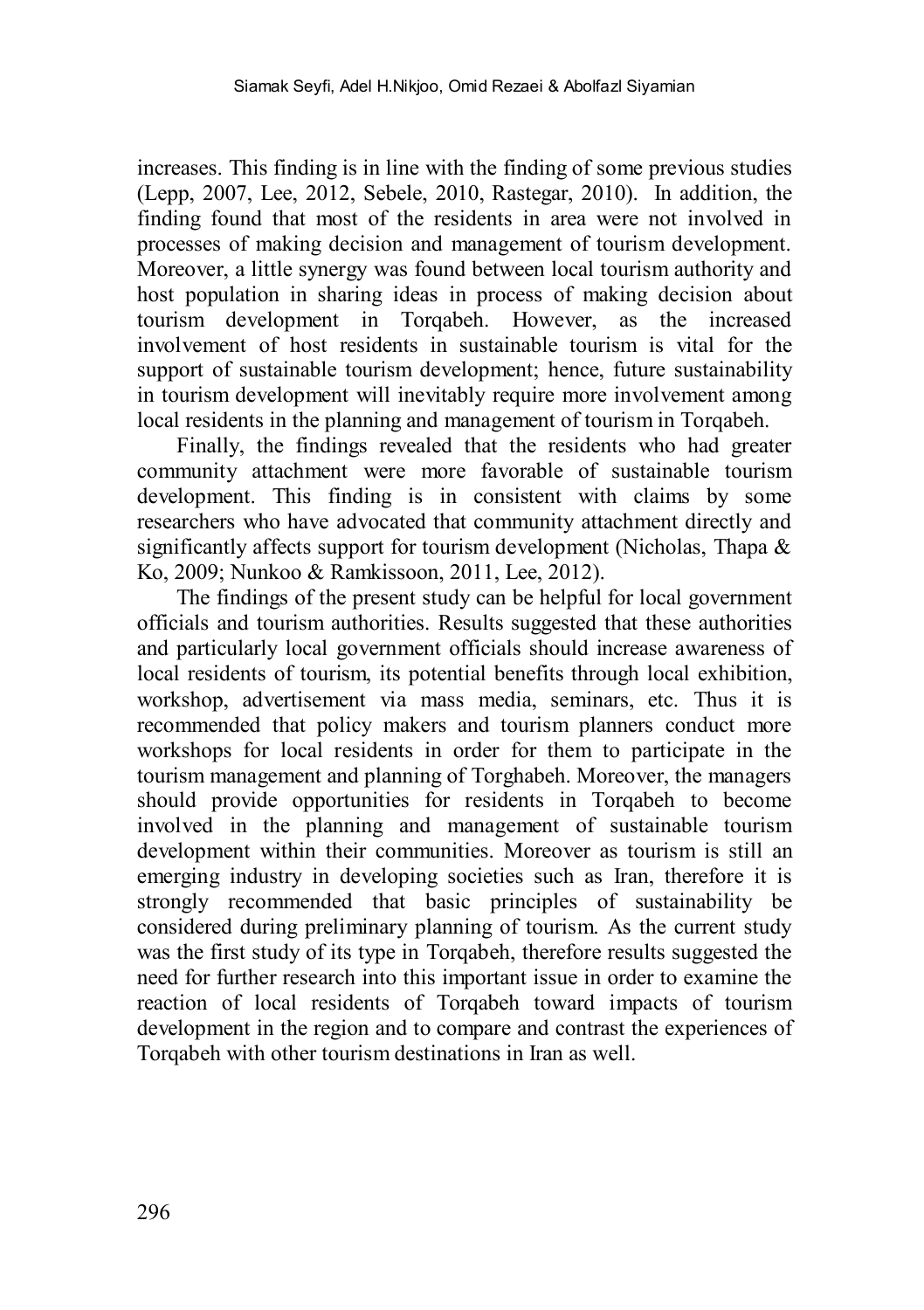#### **REFERENCES**

- Albalate, D. & Bel, G. (2010). Tourism and urban public transport: Holding demand pressure under supply constraints*. Tourism Management,* Vol. 31, No.3, pp.425-433.
- Andereck, K.L. & Vogt, C.A. (2000). The relationship between residents' attitudes toward tourism and tourism development options. *Journal of Travel research, V*ol. 39, No.1, pp.27-36.
- Ap, J. (1992). Residents' Perceptions on Tourism Impacts. *Annals of Tourism Research,* Vol. 19, No.1, pp.665-690.
- Ap, J. & Crompton, J.L. (1993). Residents' strategies for responding to tourism impacts. *Journal of Travel Research,* Vol. 32, No.1, pp.47-50.
- Aryanezhad , M .(2010 ). Travel Guide of Torqabeh-Shandiz. Mashhad, Research House Press.
- Butler, R.W. (1980). The concept of a tourist area cycle of evolution: implications for management of resources. *The Canadian Geographer/Le Géographe canadien,* Vol. 24, No.1, pp.5-12.
- Doxey, G. (1975). A Causation Theory of Visitor Residents Irritants: Methodology and Research Inferences. The Impact of Tourism, 6th Annual Conference Proceedings of the Travel Research Association. San Diego, pp.195-198.
- Harrill, R. (2004). Residents' attitudes toward tourism development: A literature review with implications for tourism planning. *Journal of Planning Literature,* Vol. 18, No.3, pp.251-266.
- ICHTO (2005). An Introduction to Torqabeh, Khorasan Razavi Province: Iran cultural heritage & Tourism office.
- Jafari, J. Smith, V.L. & Brent, M. (2001). The scientification of tourism. Hosts and guests revisited: Tourism issues of the 21st century, pp.28-41.
- Lee, T.H. (2013). Influence analysis of community resident support for sustainable tourism development. *Tourism Management,* Vol. 34, No.1, pp.37-46.
- Lepp, A. (2007). Residents' attitudes towards tourism in Bigodi village, Uganda. *Tourism Management,* Vol. 28, No.3, pp.876-885.
- Nicholas, L., Thapa, B., & Ko, Y. (2009). Residents' perspectives of a world heritage site e the Pitons Management Area, St. Lucia. *Annals of Tourism Research,* Vol. 36, No.3, pp.390-412.
- Nunkoo, R., & Gursoy, D. (2012). Residents' support for tourism: An identity perspective. *Annals of Tourism Research,* Vol.39, No.1, pp.243-268.
- Nunkoo, R. & Ramkissoon, H. (2011). Residents' satisfaction with community attributes and support for tourism. *Journal of Hospitality & Tourism Research,* Vol. 35, No.2, pp.171-190.
- Nunkoo, R., & Ramkissoon, H. (2011). Developing a community support model for tourism. *Annals of Tourism Research,* Vol. 38, No.3, pp.964-988.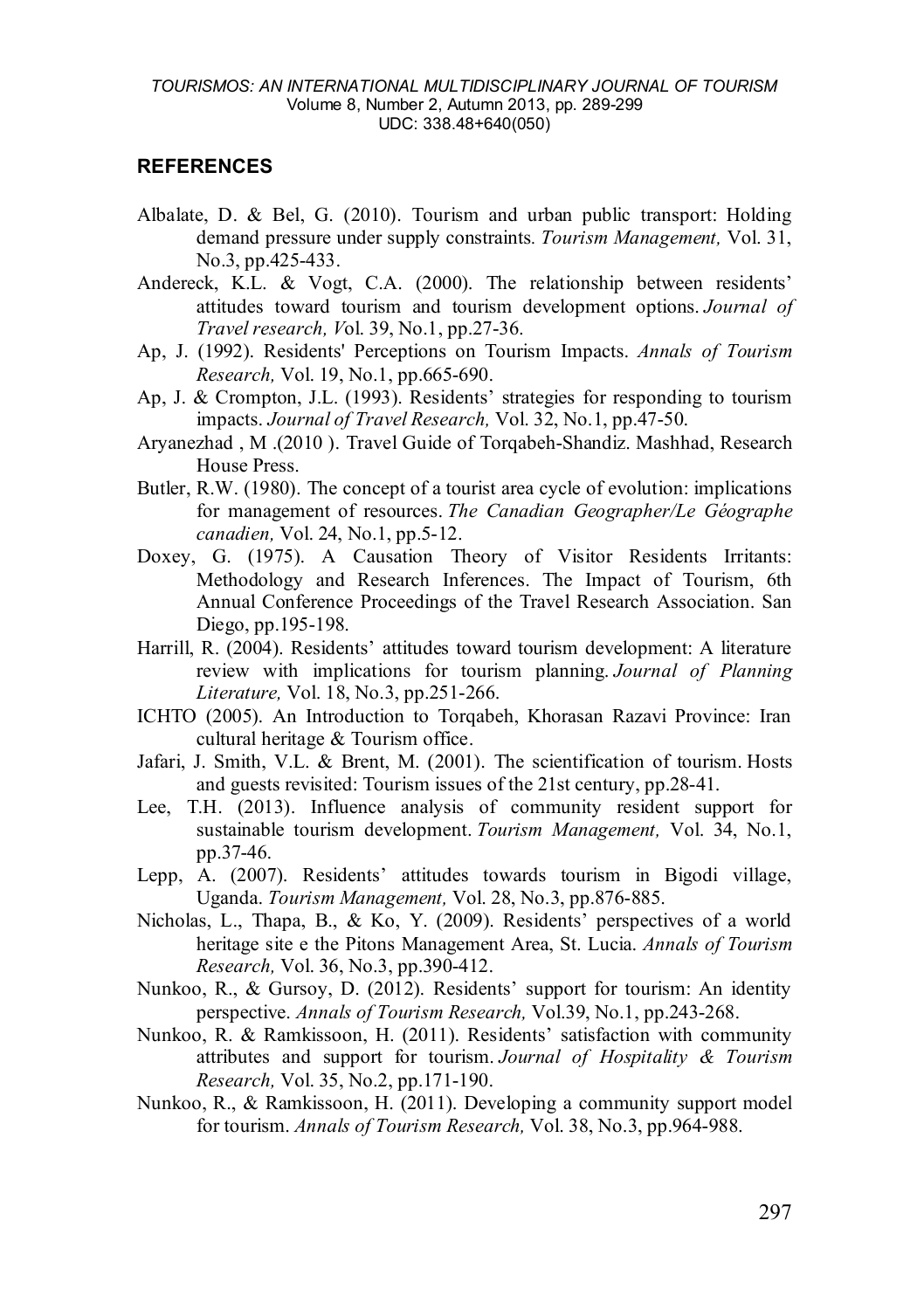- Pavlína, L.A. & Vogt, C. (2011). Residents' Attitudes toward, Existing and Future Tourism Development in Rural Communities. *Journal of Travel Research,* Vol. 51, No.1, pp.50-67.
- Rastegar, H. (2010). Tourism Development and Residents' Attitude: A case study of Yazd, Iran. *Tourismos: An International Multidisciplinary Journal of Tourism,* Vol. 5, No.2, pp.203-211.
- Sebele, L.S. (2010). Community-based tourism ventures, benefits and challenges: Khama rhino sanctuary trust, central district, Botswana. *Tourism Management,* Vol. 31, No.1, pp.136-146.
- Spanou, E. (2007). The Impact of Tourism on the Socicultural Structure of Cyprus. *Tourismos: An International Multidisciplinary Journal of Tourism,* Vol. 2, No.1, pp.145-162.
- Statistics Center of Iran, Population and Housing Census (SCI). (2011). Retrieved September 2012 from *[Http://www.amar.org.ir/census/Population](http://www.amar.org.ir/census/Population)* and housing. Accessed the 15 th of September, at 16:18
- Vargas-Sánchez, A., Porras-Bueno, N. & Plaza-Mejía, M.D.L.Á. (2011). Explaining residents' attitudes to tourism: Is a universal model possible? *Annals of tourism research,* Vol.3 8, No.2, pp.460-480.
- Zamani-Farahani, H. & Musa, G. (2008). Residents' attitudes and perception towards tourism development: A case study of Masooleh, Iran. *Tourism Management,* Vol. 29, No.6, pp.1233-1236.
- Zamani-Farahani, H. & Musa, G. (2012).The relationship between Islamic religiosity and residents' perceptions of socio-cultural impacts of tourism in Iran: Case studies of Sare'in and Masooleh. *Tourism Management,* Vol. 33, No.4, pp.802-814.

*SUBMITTED: OCT 2012 REVISION SUBMITTED: JAN 2013 ACCEPTED: MAR 2013 REFEREED ANONYMOUSLY*

**Siamak Seyfi** ([siamak.seifi@yahoo.com](mailto:siamak.seifi@yahoo.com)) Department of Tourism and Sustainable Regional Development, University of Paul Valéry, Montpellier III , Route Mende, France. His research interests include community-based tourism, tourist behavior and sustainable tourism development.

Adel H.Nikioo (adelnikioo@yahoo.com) is a graduate Student of Tourism Development's planning at Sheikh Bahayi University of Isfahan (SHBU), Iran.